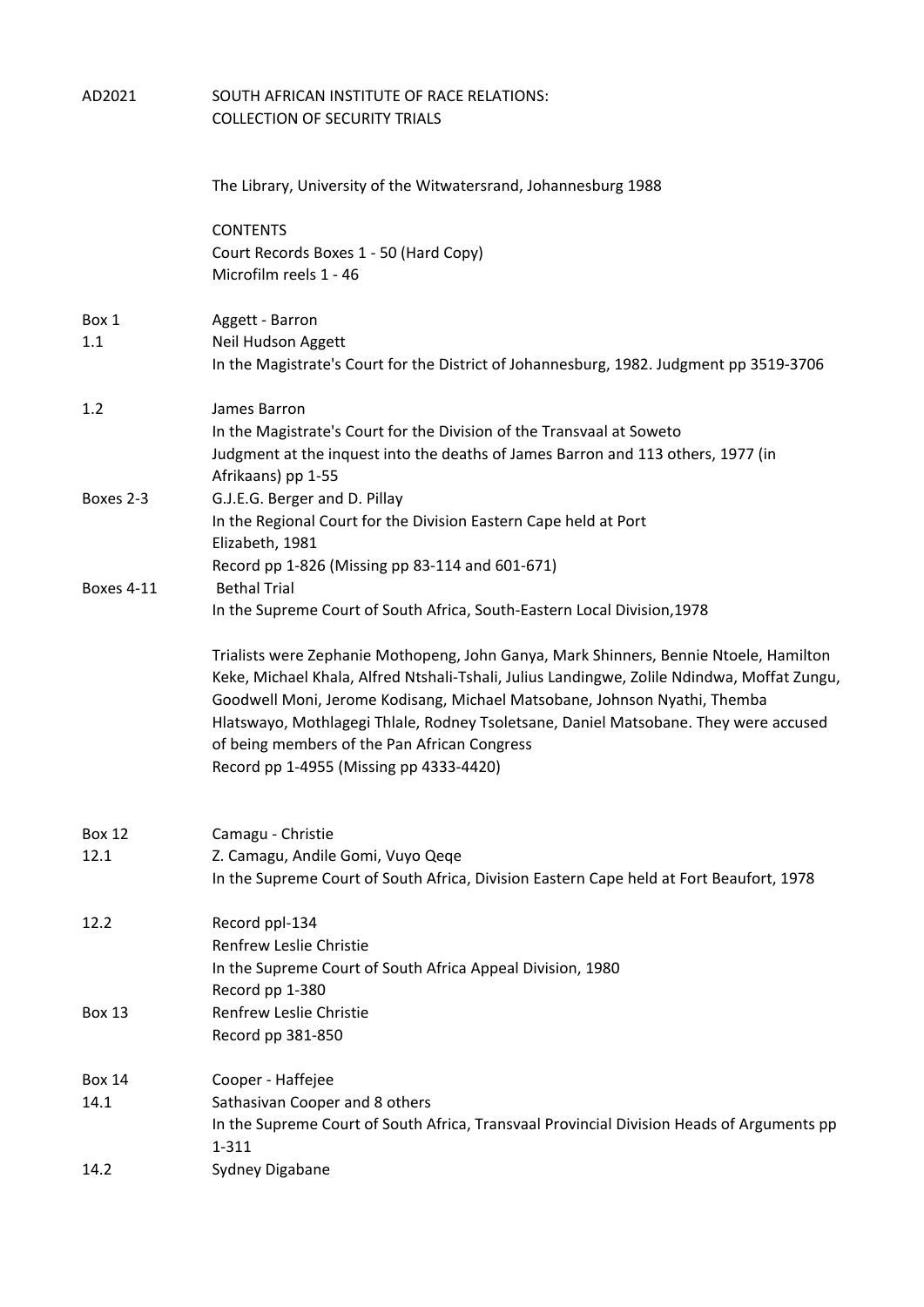|                    | In the Regional Court for the Division of the Transvaal held in Johannesburg, 1982                                                           |
|--------------------|----------------------------------------------------------------------------------------------------------------------------------------------|
|                    | Record (in Afrikaans) pp 1-20                                                                                                                |
| 14.3               | Alan Morris Fine                                                                                                                             |
|                    | In the Regional Court for the Division of Transvaal held at Johannesburg, 1982<br>Evidence of Craig Michael Williamson, pp 35-130            |
| 14.4               | Themba H.Gwala and others                                                                                                                    |
|                    | In the Supreme Court of South Africa (Appellate Division), 1980 Themba H. Gwala, Anton                                                       |
|                    | N. Xaba, John V. Nene, Vuximusi T. Magubane, Matthews T. Meyiwa, Azarta Ndebele,<br>Zakhele E. Mdlalose, Joseph N. Nduli, Cleopas M. Ndhlovu |
|                    | Record pp 17-33                                                                                                                              |
| 14.5               | Hoosen Mia Haffejee                                                                                                                          |
|                    | In the Magistrate's Court for the District of Durban held at Durban, 1978                                                                    |
|                    | Finding on the inquest into H.M. Haffejee, pp 349-364                                                                                        |
| <b>Boxes 15-16</b> | Barbara Anne Hogan                                                                                                                           |
|                    | In the Supreme Court of South Africa (Witwatersrand Local Division), 1982                                                                    |
|                    | Record pp 1-653                                                                                                                              |
| <b>Boxes 17-18</b> | Mziwamadoda Kolako and others                                                                                                                |
|                    | In the Regional Court for the Regional Division Eastern Cape held at Humansdorp, 1978                                                        |
|                    | Record pp 1-1046                                                                                                                             |
| <b>Boxes 19-20</b> | Mary Masabale Loatse and others                                                                                                              |
|                    | In the Magistrate's Court, District of Johannesburg, held in Johannesburg, 1982<br>Record pp 1-791                                           |
|                    | Also in the Supreme Court of South Africa (Transvaal Provincial Division), 1983 on appeal                                                    |
|                    | Judgment, Appellant's and Respondent's Arguments pp 1-74, 1-46                                                                               |
| <b>Boxes 21-28</b> | Ncimbithi Johnson Lubisi, Petrus Tsepo Mashigo and Naphtali Manana                                                                           |
|                    | In the Supreme Court of South Africa (Appeal Division), 1980                                                                                 |
|                    | Record pp 1-2982 (Missing 1379-1477, 1575-1675)                                                                                              |
| <b>Box 29</b>      | Ceaserina Makhoere                                                                                                                           |
|                    | In the Regional Court of the Regional Division of the Transvaal held at Pretoria, 1977                                                       |
|                    | Record pp 1-145                                                                                                                              |
| <b>Box 30</b>      | Samuel Malepane and John Thabiso Moethudi                                                                                                    |
|                    | In the Supreme Court of South Africa ((Witwatersrand Division), 1977<br>Record pp 1-630                                                      |
| <b>Box 31</b>      | Mashinini - Mluleki                                                                                                                          |
| 31.1               | Vincent Mashinini, Garnet Mahlangeni, Paul Fakudu                                                                                            |
|                    | In the Supreme Court of South Africa (Transvaal Provincial Division), 1977                                                                   |
|                    | Judgment pp 1-10                                                                                                                             |
| 31.2               | Cedric Radcliffe Mayson                                                                                                                      |
|                    | In the Supreme Court of South Africa (Transvaal Provincial Division), 1983                                                                   |
|                    | Record pp 1-56 (incomplete)                                                                                                                  |
| 31.2a              | Vusumuzi Lucas Mbatha                                                                                                                        |
|                    | In the Supreme Court of South Africa, Natal Provincial Division, held at Pietermaritzburg,<br>1978                                           |
|                    | Record, pp.1-209 (Missing pp.81-183)                                                                                                         |
| 31.2 <sub>b</sub>  | W.L. Mbete and 52 others                                                                                                                     |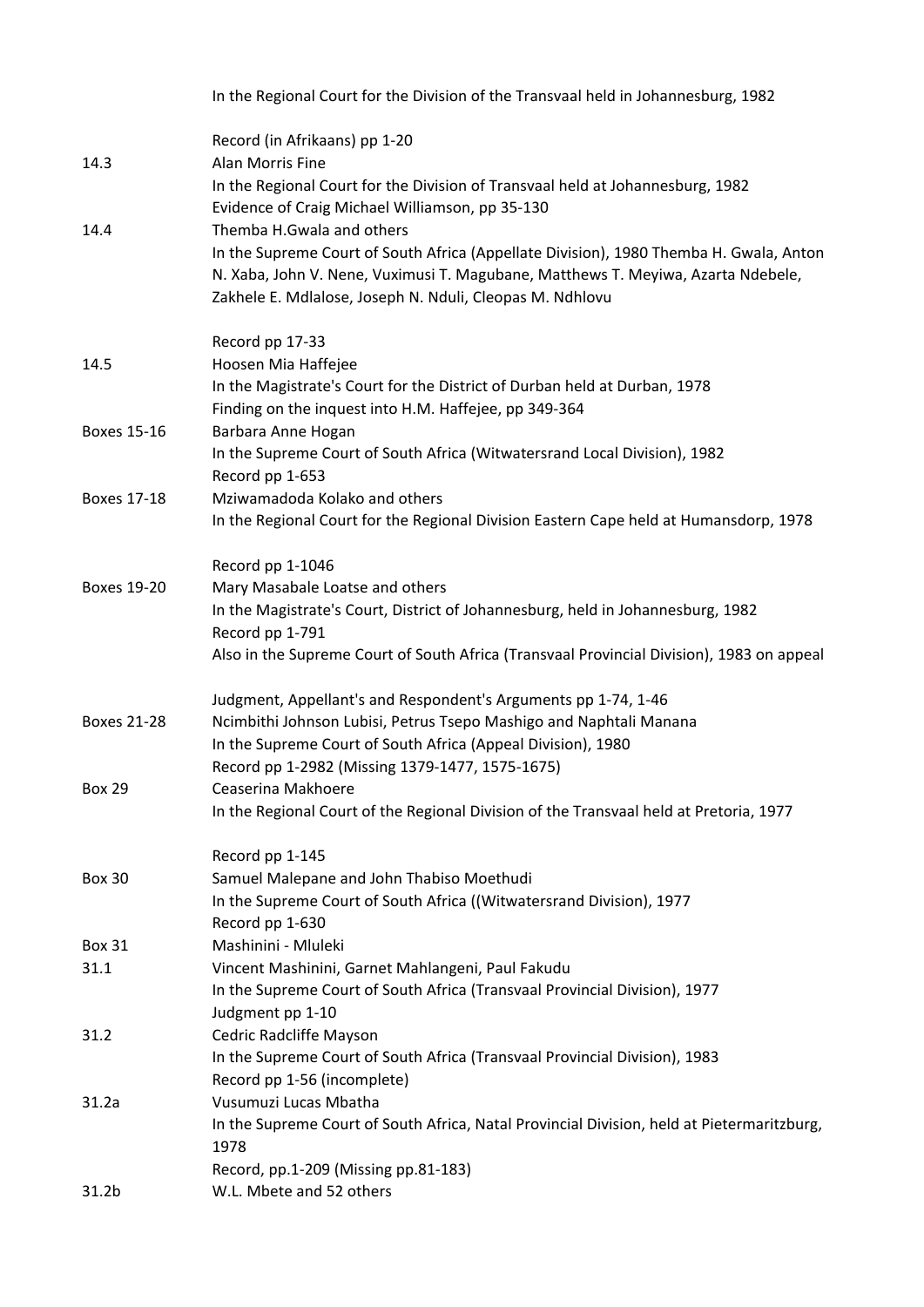|                    | In the Magistrate's Court for the Regional Division of Transvaal held at Johannesburg, 1980            |
|--------------------|--------------------------------------------------------------------------------------------------------|
|                    | Record, pp.1-67                                                                                        |
| 31.3               | Samson Sipho Mdushane and 3 others                                                                     |
|                    | In the Regional Court for the Regional Division Eastern Cape held at Port Elizabeth, 1978              |
|                    | Record pp 1-109                                                                                        |
| 31.4               | George Editor Mluleki, Simon Mlonyeni, Phila Nkayi                                                     |
|                    | In the Regional Court for the Regional Division Eastern Cape held at Port Elizabeth, 1978              |
|                    | Record pp 1-12                                                                                         |
| Boxes32-34         | Thella Simon Mogoerane, Jerry Semano Mosololi and Thabo Marcus                                         |
|                    | Motaung                                                                                                |
|                    | In the Supreme Court of South Africa (Transvaal Provincial Division), 1982<br>Record pp 1-1574         |
| <b>Box 35</b>      | Moilwa - Moroney                                                                                       |
| 35.1               | George Moilwa, Amanda Kwadi, Samuel Tsele                                                              |
|                    | In the Regional Court for the Regional Division of the Southern Transvaal held at<br>Krugersdorp, 1983 |
|                    | Record pp 1-161                                                                                        |
| 35.2               | Sean Moroney                                                                                           |
|                    | In the Supreme Court of South Africa (Appellate Division), 1978                                        |
|                    | Judgment pp 1-35, + 1-3                                                                                |
| <b>Boxes 36-38</b> | Archibald Monty Mzimyathi and Bingo Bently                                                             |
|                    | In the Magistrate's Court for the District Johannesburg held at Johannesburg, 1979                     |
|                    | Record pp 1-1079                                                                                       |
| <b>Box 39</b>      | Nkandi - Ntsele                                                                                        |
| 39.1               | Victor Nkandi                                                                                          |
|                    | In the Supreme Court of South Africa (South West Africa Division), 1977                                |
|                    | Record pp 1-12                                                                                         |
| 39.2               | Bhekizitha Oliver Nqubelani                                                                            |
|                    | In the Supreme Court of South Africa (Cape of Good Hope Provincial Division), 1980                     |
|                    | Record pp 1-150                                                                                        |
| 39.3               | Bongani Emmanuel Ntsele and Themba Samuel Xulu                                                         |
|                    | In the Magistrate's Court for the Natal Regional Division held at Durban                               |
|                    | Record pp 1-346                                                                                        |
| Boxes 40-44        | Stanley Radebe, Ephraim Mthuthuzele Madalane, Ernest Lebana Mohakala and Innocentia                    |
|                    | Nonkululeka Mazibuko                                                                                   |
|                    | Record pp 1-2572                                                                                       |
| <b>Box 45</b>      | Solomon Rakgatsi and V. Nkosi                                                                          |
|                    | In the Magistrate's Court for the District of Johannesburg held at Johannesburg, 1978                  |
|                    | Record pp 1-38, 1-263                                                                                  |
| <b>Box 46</b>      | Sekete-Sishange                                                                                        |
| 46.1               | John Mofokeng Sekete and others                                                                        |
|                    | Natal Provincial Division, 1977                                                                        |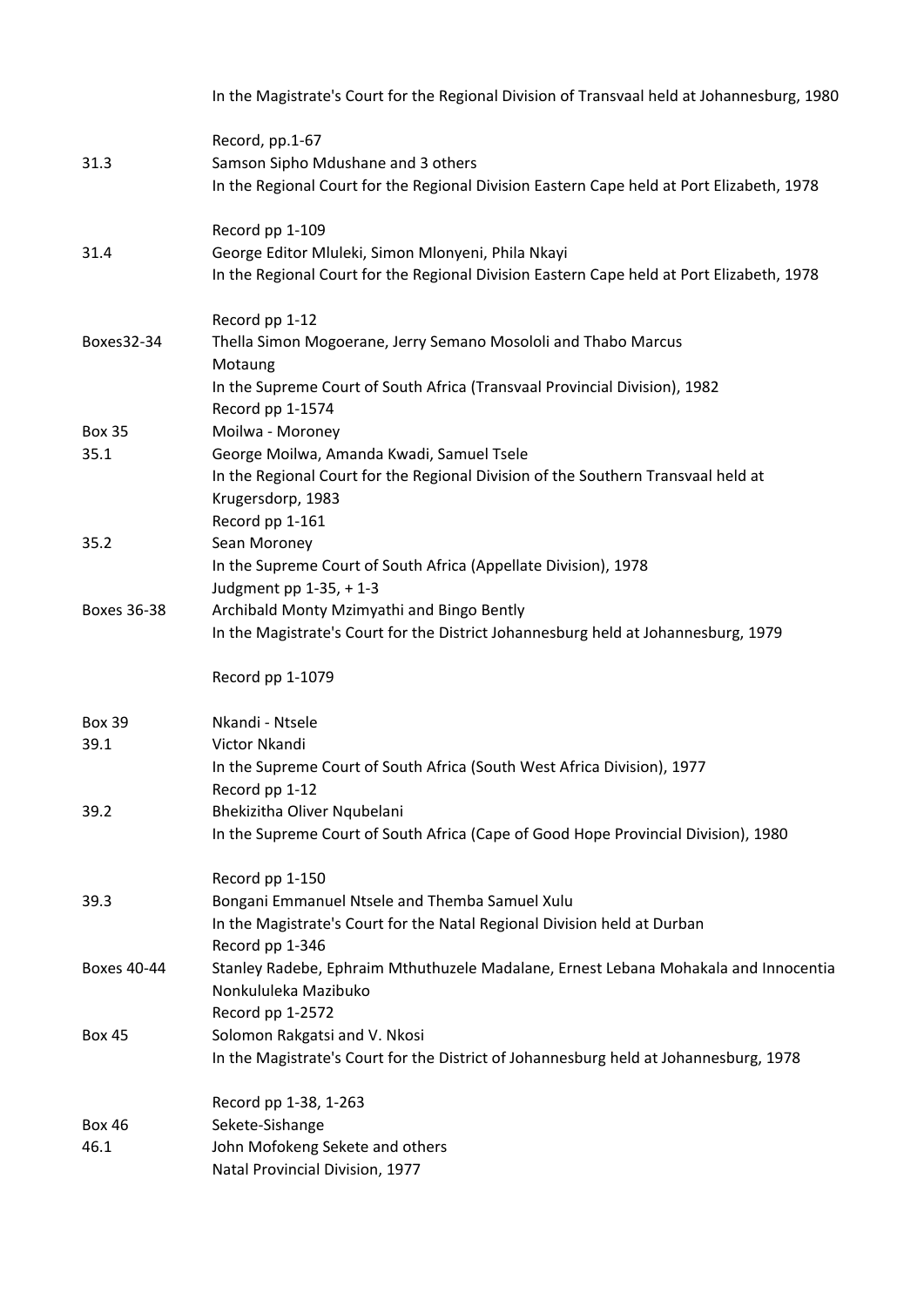|               | John Mofokeng Sekete, Tladitsagae Moses Molefe, Jeffrey Ramasaka Legoabe, Thibe<br>Jimmy Ngobeni, Andrew Mapheto, Bennet Pantese<br>Komane, Titus Mogaletcoe Maleka, Sydney Sekwati Choma, Mandlenkosi |
|---------------|--------------------------------------------------------------------------------------------------------------------------------------------------------------------------------------------------------|
|               | Christopher Hadebe, Mandla Jack Mthetwa, Vusumuzi Nicholas Zulu, James Daniel Mange                                                                                                                    |
|               | Indictment pp 1-61                                                                                                                                                                                     |
|               | Theba Lordwish Sishange                                                                                                                                                                                |
| 46.2          | In the Supreme Court of South Africa (Orange Free State Provincial                                                                                                                                     |
|               | Division), 1978                                                                                                                                                                                        |
|               | Record pp 1-30                                                                                                                                                                                         |
| Boxes 46-49   | Anthony Bobby Tsotsobe, Johannes Shabangu and David Moise                                                                                                                                              |
|               | In the Supreme Court of South Africa (Appellate Division), 1981                                                                                                                                        |
|               | Record pp 1-1309                                                                                                                                                                                       |
| <b>Box 50</b> | Twala - Van der Werff                                                                                                                                                                                  |
| 50.1          | Wilson Welile Chief Twala and 10 others                                                                                                                                                                |
|               | In the Supreme Court of South Africa Special Court sifting at Kempton Park, 1979                                                                                                                       |
|               | Wilson Welile Chief Twala, Daniel Sechaba Sediane Montsitsi, Seth                                                                                                                                      |
|               | Sandile Mazibuko, Mafison Morobe, Jefferson Khotso Wansi Lengane,                                                                                                                                      |
|               |                                                                                                                                                                                                        |
|               | Susan Sibongile Mthembu, Ernest Edwin Thabo Ndabeni, Kennedy Khotsietsile Mogami,                                                                                                                      |
|               | Reginald Tehobo Mngomezulu, Michael Sello Khiba and George Nkosinati Yami Twala                                                                                                                        |
|               | Judgment pp 1-113                                                                                                                                                                                      |
| 50.2          | Gerhardus Hendrikus van der Werff                                                                                                                                                                      |
|               | In the Magistrate's Court for the District Johannesburg held at Johannesburg, 1981                                                                                                                     |
|               | Record pp 1-70                                                                                                                                                                                         |
| 51            | Lists of witnesses for various trials 33 items                                                                                                                                                         |
|               | Arranged alphabetically by name of the first defendant. The court records of these cases                                                                                                               |
|               | are on microfilm or in hard format                                                                                                                                                                     |
|               | <b>MICROFILMS</b>                                                                                                                                                                                      |
| Reel 1 1.1    | J.D Richardson, 1958                                                                                                                                                                                   |
| 1.2           | Philip Nqubane and others, 1960                                                                                                                                                                        |
| 1.3           | Obed Majake, Yallance Neamane, Zachius Moleto, 1960                                                                                                                                                    |
| 1.4           | Z.B. Molete                                                                                                                                                                                            |
| 1.5           | O. Gumede and another                                                                                                                                                                                  |
| 1.6           | J. Ntsoane and others                                                                                                                                                                                  |
| 1.7           | Kaleb Matshaba and 18 others, 1963                                                                                                                                                                     |
| 1.8           | Leaving RSA without a passport                                                                                                                                                                         |
| 1.9a          | P. Beyleveld and 2 others                                                                                                                                                                              |
| b             | Reason for judgment - J. Kennedy                                                                                                                                                                       |
| Reel 2 2.1    | P. Beyleveld - reason for judgment - J. Kennedy continued from 1.9b                                                                                                                                    |
| $2.2\,$       | Reason for judgment                                                                                                                                                                                    |
| 2.3           | Gonville Aubie ffrench-Beytagh, Dean of Johannesburg Vol 1-3                                                                                                                                           |
| 2.4           | Gonville Aubie ffrench-Beytagh, Dean of Johannesburg Vol4-6 pp 415-813                                                                                                                                 |
| 2.5           | Gonville Aubie ffrench-Beytagh, Dean of Johannesburg Vol 7-9 pp 814-1210                                                                                                                               |
| 2.6           | Gonville Aubie ffrench-Beytagh, Dean of Johannesburg Vol 10-12 pp 1211-1629                                                                                                                            |
| 2.7           | Gonville Aubie ffrench-Beytagh, Dean of Johannesburg Vol 13-15 pp 1770-2044                                                                                                                            |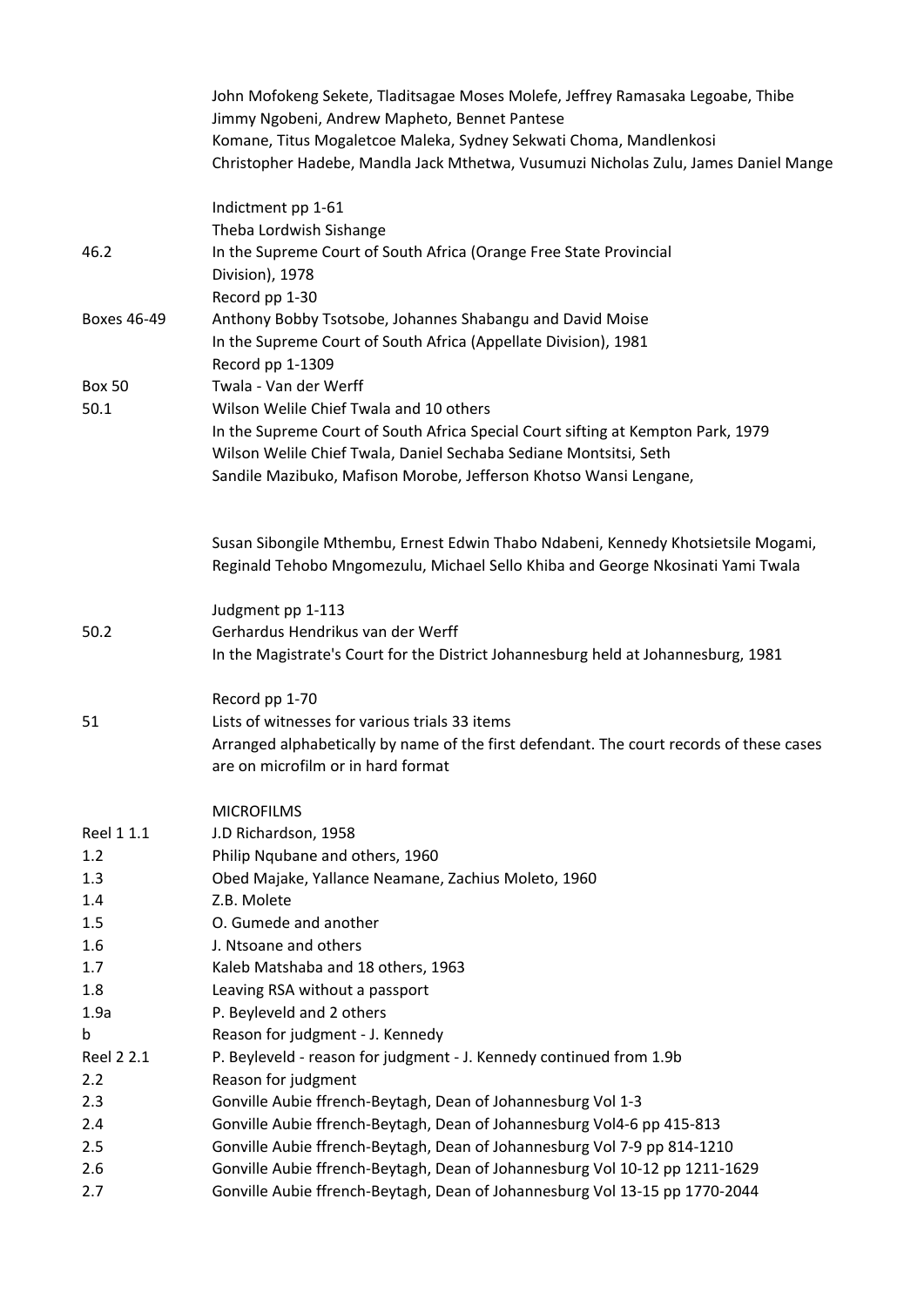| 2.8        | Gonville Aubie ffrench-Beytagh, Dean of Johannesburg Vol 16-17 pp 2045-2216      |
|------------|----------------------------------------------------------------------------------|
| Reel 3 3.1 | Vol 18 pp 2216-2377 G.A. ffrench-Beytagh continued                               |
| 3.2        | Gonville Aubie ffrench-Beytagh, Dean of Johannesburg Vol 19-21 pp 2377-2504      |
| 3.3        | Gonville Aubie ffrench-Beytagh, Dean of Johannesburg Vol 22-24 Exhibits          |
| 3.4        | Gonville Aubie ffrench-Beytagh, Dean of Johannesburg Vol 25-27"                  |
| 3.5        | Gonville Aubie ffrench-Beytagh, Dean of Johannesburg Vol 27A-29                  |
| 3.6        | Gonville Aubie ffrench-Beytagh, Dean of Johannesburg Vol 30-32 Exhibits          |
| 3.7        | Gonville Aubie ffrench-Beytagh, Dean of Johannesburg v 33-35                     |
| 3.8        | Gonville Aubie ffrench-Beytagh, Dean of Johannesburg Vol 36                      |
| Reel 4 4.1 | Gonville Aubie ffrench-Beytagh, Dean of Johannesburg Vol 37-38                   |
| 4.2        | Gonville Aubie ffrench-Beytagh, Dean of Johannesburg Vol 39-41 Exhibits          |
| 4.3        | Gonville Aubie ffrench-Beytagh, Dean of Johannesburg Vol 42-44 Exhibits          |
| 4.4        | Gonville Aubie ffrench-Beytagh, Dean of Johannesburg Vol 45-47Exhibits           |
| 4.5        | Gonville Aubie ffrench-Beytagh, Dean of Johannesburg Vol 48-A-Bexhibits          |
| 4.6        | Gonville Aubie ffrench-Beytagh, Dean of Johannesburg Vol C+D - Index to exhibits |
|            |                                                                                  |
| 4.7        | Grounds of appeal and state argument I-II & IV                                   |
| Reel 5 5.1 | Vol IV pp40-135 G.A. ffrench-Beytagh continued                                   |
| 5.2        | Makatezi and 2 others, pp 1-153, 333-406, 591-741, 775-906                       |
| 5.3        | E. Ismael and others                                                             |
| 5.4        | E. Dudumasie and another                                                         |
| 5.5        | J. Majiba                                                                        |
| 5.6        | L. Nkaba, V. Mini, W. Khanyingo                                                  |
| 5.7        | A. Mashaba and 9 others                                                          |
| 5.8        | W. Mkwayi and 4 others                                                           |
| 5.9        | S.I. Salojee and others                                                          |
| 5.1        | R.M. Sobukwe, S. Naidoo                                                          |
| 5.11       | I. heymann, M.D. Ingake, M. Maghati and 20 others                                |
| 5.12       | Paul Joseph                                                                      |
| 5.13       | H.T. Fleisch - judgment                                                          |
| 5.14       | Ephraim Mabuso and 9 others Vols 2-7                                             |
| Reel 6 6.1 | Ephraim Mabuso and 9 others " 9-12 Appeal, judgment Vol 1-2                      |
| 6.2        | Petrus Ngubazana and 10 others                                                   |
| 6.3        | Neville Alexander and others                                                     |
| 6.4        | W. Khanyile and 13 others                                                        |
| 6.5        | Diliza J. Manikana and 30 others                                                 |
| 6.6        | Jackson Nkosiyane, Nicodemus Nogcantsi Vols 1-3                                  |
| 6.7        | J.S.P. Molefe                                                                    |
| 6.8        | Tommy Charliman                                                                  |
| 6.9        | <b>B.S. Ramotse</b>                                                              |
| 6.1        | N.W. Mandela                                                                     |
| 6.11       | S. Ndukuana and 4 others Vols 8-11 + list of exhibits                            |
| 6.12       | Victor Nkandi, 1977, S.W. Africa                                                 |
| 6.13       | S. Ndukuana and 4 others Vols 1-2, pp 1-242                                      |
| Reel? 7.1  | S. Ndukuana and 4 others Vols 4-19 exhibits and judgments                        |
| 7.2        | M. Victory and 7 others exhibits Vols 1-3, exhibits and analysis                 |
|            | of exhibits Vols 4-6, Head of Argument by accused No.2-8 and                     |
|            | accused No.5 on appeal, exhibits Vol.2 and analysis                              |
| Reel 8 8.1 | S. Ndukuana and 4 others exhibits Vol. 2 and analysis                            |
| 8.2        | Kader Hassim and others Vols 1-12 to p.2318                                      |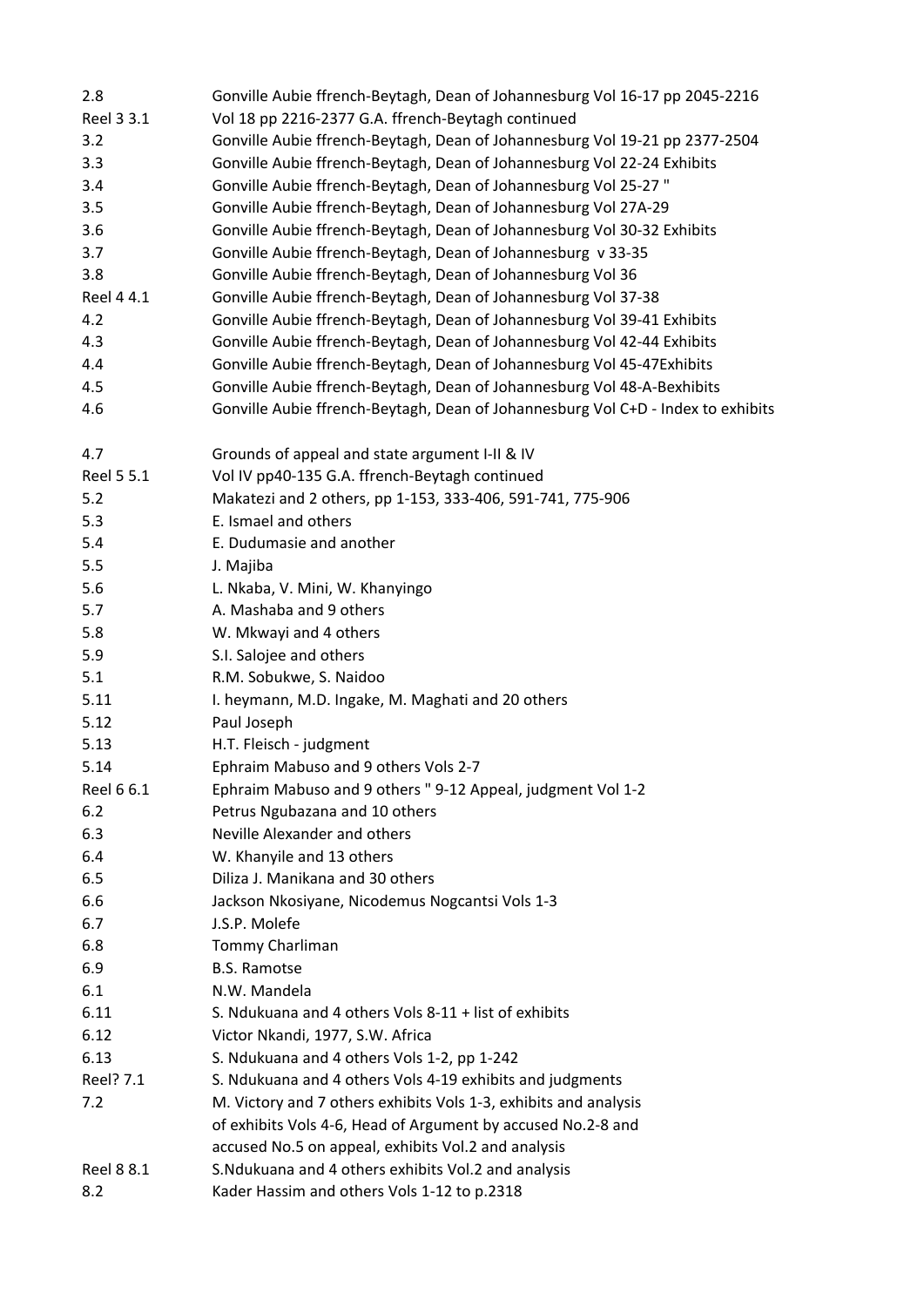| Reel 9             | Kader Hassim and others Vols 12-24 to p.4530                                         |
|--------------------|--------------------------------------------------------------------------------------|
| Reel 10 10.1       | Kader Hassim and others Vols 24-37                                                   |
| 10.2               | Hekizitha Oliver Nqubelani                                                           |
| 10.3               | Bongani Emanuel Ntsele, Themba Samuel Xulu                                           |
| 10.4               | John Mofokeng Seketi and 10 others, Ceaserina Makhoere: judgment                     |
| Reel 11            | David Ernst, Rowley Israel Arenstein, Joseph Finkelstein:                            |
|                    | documents, letters, reports, notes, court record p.976-1422, indictments and further |
|                    | particulars court record p.1-324, 500-750, 751-975                                   |
| Reel 12 12.1       | Mziwamadoda Kalako and others (neg.)                                                 |
| 12.2 V.            | Maboyana                                                                             |
| 12.3 S.S.          | Molefe                                                                               |
| 12.4 V.D.          | Makeke                                                                               |
| 12.5 Z.            | G.Saphole and 2 others                                                               |
| 12                 | N.M. Maphike                                                                         |
| Reel 13            | N.M. Maphike(pos.)                                                                   |
| Reel 14 14.1       | Lucas Mbatha                                                                         |
| 14.2               | Eric Molobi                                                                          |
| Reel 15            | Biko inquest (neg.)                                                                  |
| Reel 16            | Biko inquest (pos.)                                                                  |
| Reel 17            | Christopher Faku and M.J. Gaba (neg.)                                                |
| Reel 18            | Christopher Faku and M.J. Gaba (neg.)                                                |
| Reel 19 19.1       | Thomas Velaphi Masuku, Stephen Themba Nkosi, Richard Sipho Chauke                    |
| 19.2               | Johannes Paul Langa                                                                  |
| 19.3               | Mondy Johannes Motloung, Solomon Mahlangu (neg.)                                     |
| Reel 20 20.1       | Mondy Johannes Motloung, Solomon Mahlangu (pos.)                                     |
| 20.2               | Mondy Johannes Motloung, Solomon Mahlangu                                            |
| 20.3               | Mondy Johannes Motloung, Solomon Mahlangu                                            |
| Reel 21 21.1       | J.C. Hoffman, J. Parker, I. Jackson                                                  |
| 21.2               | Victor Nkandi                                                                        |
| 21.3               | Vincent Mashinini, Garnet Mahlangeni, Paul Fakudu                                    |
| 21.4               | Zuko Camagu, Andile Gomi, Vuyo Qeqe                                                  |
| 21.5               | Sipho Aaron Madondo                                                                  |
| 21.6               | George Editor Mluleki, Simon Mlonyeni, Phila Nkayi                                   |
| 21.7               | <b>Bushy Petrus Molefe</b>                                                           |
| 21.8               | Xolile Msenge                                                                        |
| 21.9               | Mposeng Jairus Kgokong                                                               |
| 21.1               | <b>Elleck Mamashe Nchabeleng</b>                                                     |
| Reel 22            | Thembinkosi A. Mohlomi and Samuel T. Mohlomi                                         |
| Reel 23            | Dimake Molepe and 13 others                                                          |
| Reel 24 24.1       | Xolile Msenge                                                                        |
| 24.2               | J.C. Hoffman, J. Parker, I Jackson                                                   |
| 24.3               | Vincent Mashinini, Garnet Mahlangeni, Paul Fakudu                                    |
| Reel 25            | V.S. Molokeng Nayo                                                                   |
| Reels 26-27        | Sixthembiso Ernest Ngobese and 6 others (pos.)                                       |
| <b>Reels 28-29</b> | Sixthembiso Ernest Ngobese and 6 others (neg.)                                       |
| Reel 30            | S. Ndukuana and others (neg.)                                                        |
| Reels 31-33        |                                                                                      |
| 31.1               | Bongani Emmanuel Ntsele, Themba Samuel Xulu (neg.)                                   |
| 31.2               | Sydney Digabane                                                                      |
| 31.3               | Lungile Tabalaza: inquest into the death of                                          |
|                    |                                                                                      |